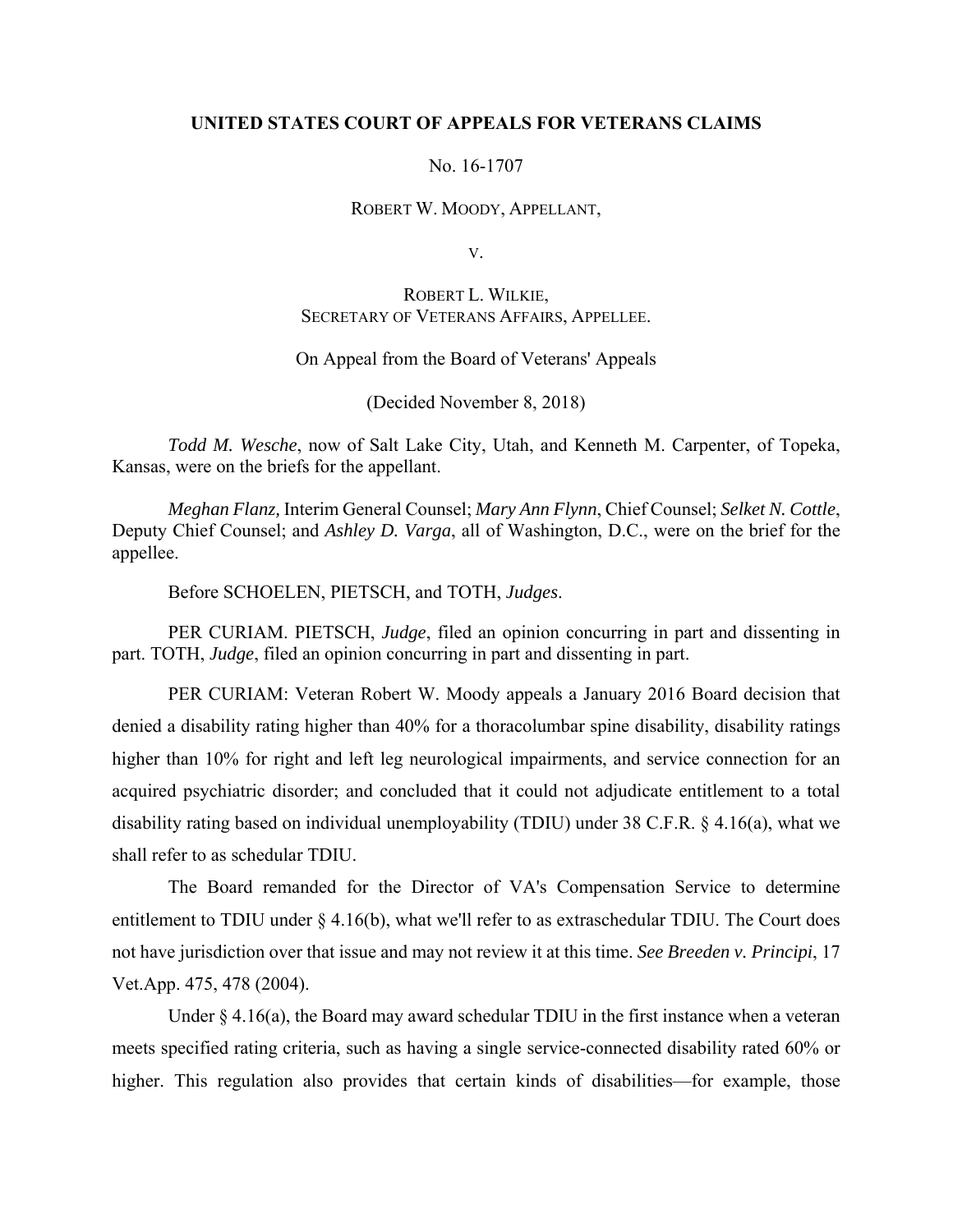originating from the same event—"will be considered as one disability." 38 C.F.R. § 4.16(a) (2018). The issue here is whether the quoted language directs the method by which multiple disability ratings are aggregated to determine whether a claimant exceeds the 60% threshold necessary to claim schedular TDIU.

We conclude that  $\S 4.16(a)$  unambiguously requires VA to use its combined ratings table when aggregating disabilities for the purpose of considering them "as one disability" and that the Board, therefore, correctly concluded that it could not consider schedular TDIU at that time. For the reasons below, however, we vacate that portion of the Board decision, as well as the portions pertaining to the psychiatric, sciatic nerve, and spine claims, and remand for additional proceedings consistent with this opinion.

#### **I. BACKGROUND**

Mr. Moody served in the Marine Corps from February 1973 to June 1974. R. at 397. He first sought disability compensation around 2007 for various disabilities that all stemmed from an in-service assault. During service, he was diagnosed with inadequate-type personality and an "immature personality, severe, manifested by impulsive judgment and immature decision making and extreme explosive behavior." R. at 19, 1659. At a 2010 VA psychiatric evaluation, he reported anger, anxiety, difficulty sleeping, and problems "getting along with people." R. at 1656. The examiner diagnosed intermittent explosive disorder and personality disorder. R. at 1658-59. The examiner concluded that the appellant had a personality disorder prior to his active service and that his "current diagnosis is a continuation of his psychiatric condition noted in service." R. at 1659.

Mr. Moody also underwent a February 2011 VA back examination and that examiner diagnosed intervertebral disc syndrome with thoracolumbar degenerative arthritis and sciatic nerve impairment in both legs, all of which were as likely as not related to military service. R. at 1183. Thoracolumbar spine range of motion was limited to between 25 and 30 degrees in all planes and not further limited following repetitive motion.<sup>1</sup> R. at 1181. Normal function was not impaired by

 $\begin{array}{c|c}\n\hline\n\text{1}\n\end{array}$  With respect to range of motion for the thoracolumbar spine, VA considers normal forward flexion to 90 degrees and extension, left and right lateral flexion, and left and right rotation to 30 degrees. *See* 38 C.F.R. § 4.71a, Plate V (2018).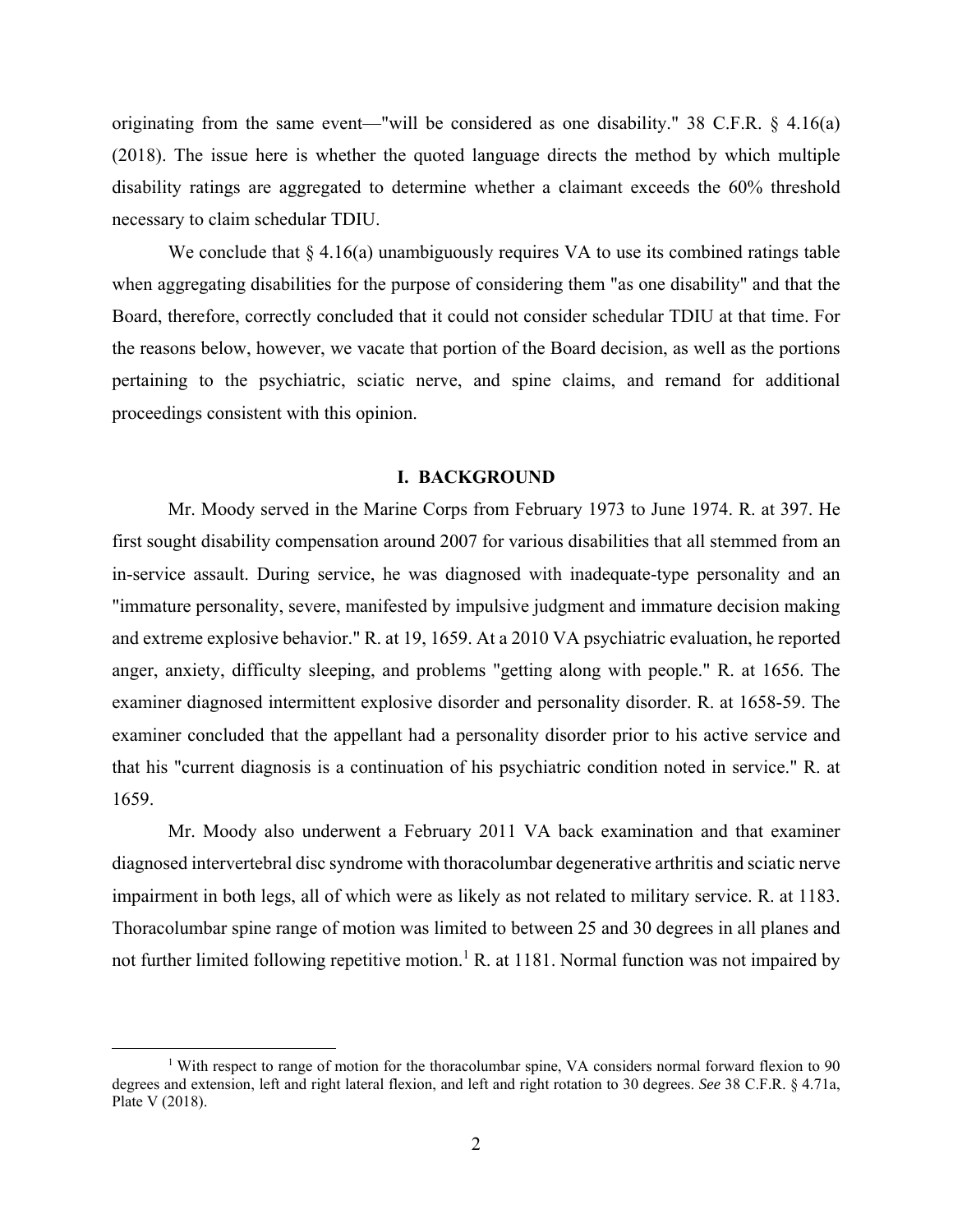pain, fatigue, weakness, or other problems. *Id*. Daily activities—such as walking, standing, eating, and dressing—were unaffected. *Id*.

The VA regional office (RO) granted service connection for the back disability with an assigned 40% rating, as well as two 10% ratings for sciatic nerve impairment in both legs. R. at 1048-52. But service connection for a mental disorder was denied. R. at 1223-30. Mr. Moody retained an attorney and initiated an appeal as to the ratings assigned and the denial of service connection. Around this time, he applied for TDIU, asserting that service-connected disabilities rendered him unemployable. R. at 923-24. The RO denied TDIU the following year. R. at 561-65.

In March 2012, a medical examiner opined that "it is less likely than not that [Mr. Moody's] Intermittent Explosive [Disorder] was aggravated beyond its natural progression during service." R. at 998-1000. In an April 2012 Statement of the Case, the RO continued its decision to deny the psychiatric disorder claim. R. at 972-93. At about that time or soon after, his care providers diagnosed him with depression. R. at 461, 463, 602-03, 644.

In support of his TDIU claim, Mr. Moody submitted an October 2013 report from a vocational rehabilitation consultant opining that, because of the permanency and persistence of Mr. Moody's service-connected back and nerve impairments, he was unemployable. R. at 17. In support of this opinion, the vocational consultant concluded that Mr. Moody lacked the functional capacity to perform a full range of sedentary employment. *Id*.

While his appeals were pending, Mr. Moody underwent a January 2015 VA peripheral nerves examination. In his legs, he reported severe pain, moderate tingling or burning, and mild numbness. R. at 348. Physical evaluation revealed normal muscle strength, muscle tone, tendon reflex, gait, and sensation save for some decreased feeling in the feet. R. at 348-50. The examiner diagnosed mild incomplete paralysis of the sciatic nerve in both legs and remarked that these conditions did not require the use of any assistive devices or affect the ability to work. R. at 353- 57.

Less than six months later, in July 2015, Mr. Moody testified at a Board hearing. R. at 288- 307. A few days later, his then-attorney submitted a brief. R. at 274-78. With respect to the back, the following colloquy occurred:

ATTORNEY: Your back condition is rated at 40 percent and that rating I believe dates back to 2007. Would you say that your back condition has gotten better, stayed the same or has gotten worse? VETERAN: It's gotten worse.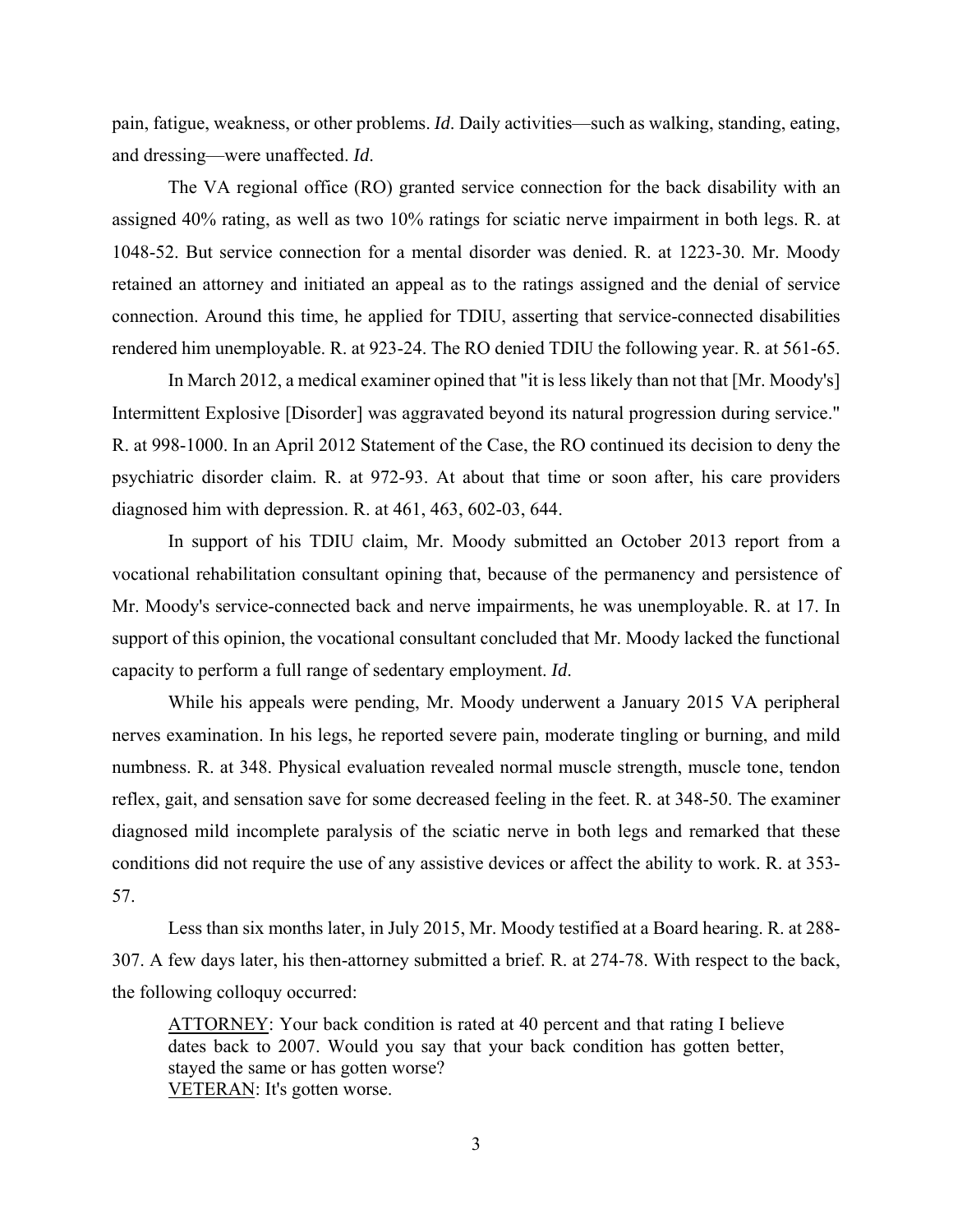ATTORNEY: And why do you say that, sir?

VETERAN: Because it's like in 2007 when I was given that rating, I didn't have the (inaudible), didn't have that much trouble falling asleep because of the pain. I would actually ride my bicycle without pain. And now it takes a gross effort to get out of bed. I can no longer ride my bicycle and I can't play with my dogs. Standing for a period of time gives me severe pain. Sitting for a length of time gives me severe pain.

ATTORNEY: Do you have—would you say that your range of motion has become more limited? I mean, you and I talked about this and you said that sometimes you have to be careful of the way you turn because you get the sharp pains in your back now.

VETERAN: That's correct. I have to be careful of my movement because of the pain because if I move the wrong way it will aggravate it and make it worse.

R. at 291-92. Mr. Moody also averred that he could touch his toes but would experience back pain

when he stood up. R. at 293. Later in the hearing, the Board member addressed the back claim:

BOARD MEMBER: You know, I understand what you're saying, it does have to be confirmed by some medical evidence at least the two things together. With your back, you know, you're at 40 percent which is really for pretty limited motion, it's for forward flexion of the lumbar spine 30 degrees or less, okay. Or favorable ankylosis of the entire thoracic lumbar spine and ankylosis is kind of a—the joint, you're—basically your back is kind of stuck in a kind of position. So the next higher rating 50 percent is unfavorable ankylosis. That's your spine is locked in a bad position and you really can't move, you know, you're talking about hard moving side to side but it would be like you're stuck to the left or you're stuck to the right or something. And you don't have that indeed, you know, you're testing that while it's painful and difficult for you, you're bending down to pet your dog. You're doing some things.

ATTORNEY: Right.

BOARD MEMBER: So, you know, I mean, on that basis even though your pain and your symptoms might be increasing, that's encompassed by—there's a certain range of what your 40 percent covers.

# R. at 295.

Turning to sciatic nerve impairment in both legs, Mr. Moody testified that those conditions were worse, characterized by severe pain, especially at night, and increased numbness; his attorney requested a new examination. R. at 293. Finally, the veteran alleged that his depression is linked to his severe back and leg pain because it interfered with his sleep and other "normal functions." R. at 303-05.

Following the hearing, Mr. Moody's attorney submitted a brief to the Board that included the following statements. First, that "Mr. Moody has not been examined for rating purposes for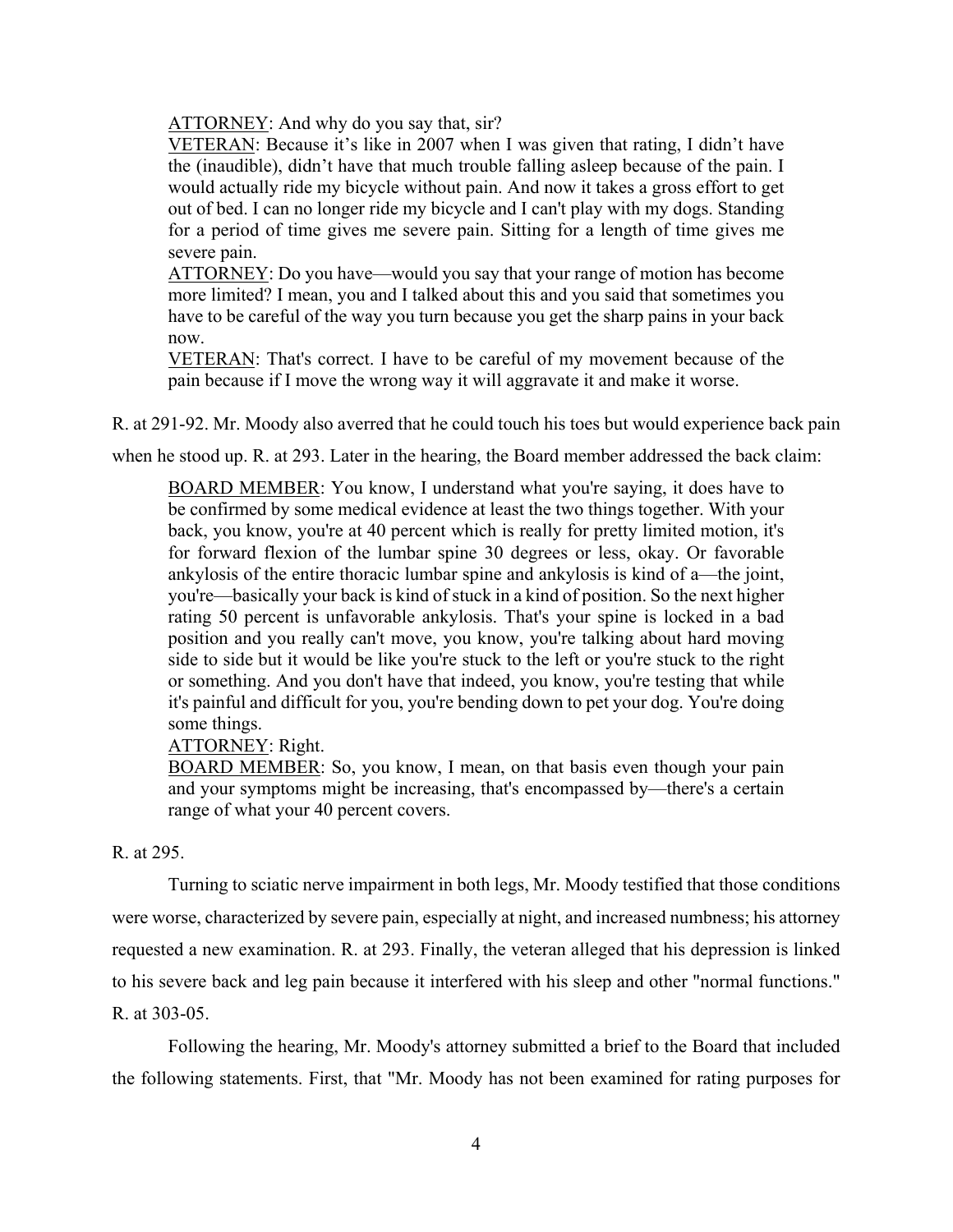this [spine] condition since February 23, 2011." R. at 276. Second, regarding sciatic nerve impairment in each leg, that "Mr. Moody was most recently examined for rating purposes for this condition on February 23, 2011. He will testify that since that date this condition has continued to worsen." *Id*.

In the January 2016 decision on appeal, the Board denied service connection for a psychiatric disorder. The Board concluded that during service the only mental disorder that Mr. Moody had was a personality disorder, which is not considered a disease or injury under the laws governing VA benefits. R. at 21. The Board recognized that service connection may be granted for a disability resulting from a mental disorder that is superimposed on a personality disorder; however, the Board concluded that there was no medical evidence in the record stating that Mr. Moody's depression or any other psychiatric illness was superimposed on his personality disorder. R. at 21-22. Finally, the Board concluded that there was no competent medical evidence that the appellant had a mental disorder that was secondary to his service-connected disorders. R. at 22. The Board also denied higher ratings for bilateral sciatic nerve impairment and the thoracolumbar spine disability. As discussed below, the Board concluded that it was not necessary to obtain new VA examinations before deciding these claims. R. at 23-25.

Additionally, the Board denied TDIU on a schedular basis under  $\S$  4.16(a). The Board determined that, since Mr. Moody's compensable disabilities shared a common origin, they should be deemed a single disability for TDIU purposes. However, it further ruled that, applying VA's combined ratings table, the overall evaluation for these conditions would total only 50%, short of the 60% requirement for TDIU. The Board rejected the veteran's argument that the overall combined rating should be determined by simply adding 40%, 10%, and 10% ratings as if they were whole numbers. R. at 15-17. This appeal followed.

After briefing was completed, Mr. Moody filed an opposed motion for oral argument. Before ruling on this motion, however, the Court stayed proceedings pending the Federal Circuit's decision in *Gazelle* and ordered the parties to file memoranda of law when that decision issued addressing how it would affect their positions. The Federal Circuit issued a decision last year, *Gazelle v. Shulkin (Gazelle II)*, 868 F.3d 1006 (Fed. Cir. 2017), *aff'g Gazelle v. McDonald (Gazelle I)*, 27 Vet.App. 461, 468 (2016), and the parties filed the requested memoranda. As for the veteran's motion, we find the parties' filings and the *Gazelle* decisions adequate to decide this case and so will deny the request for oral argument. *Cf*. U.S. VET. APP. R. 34(b).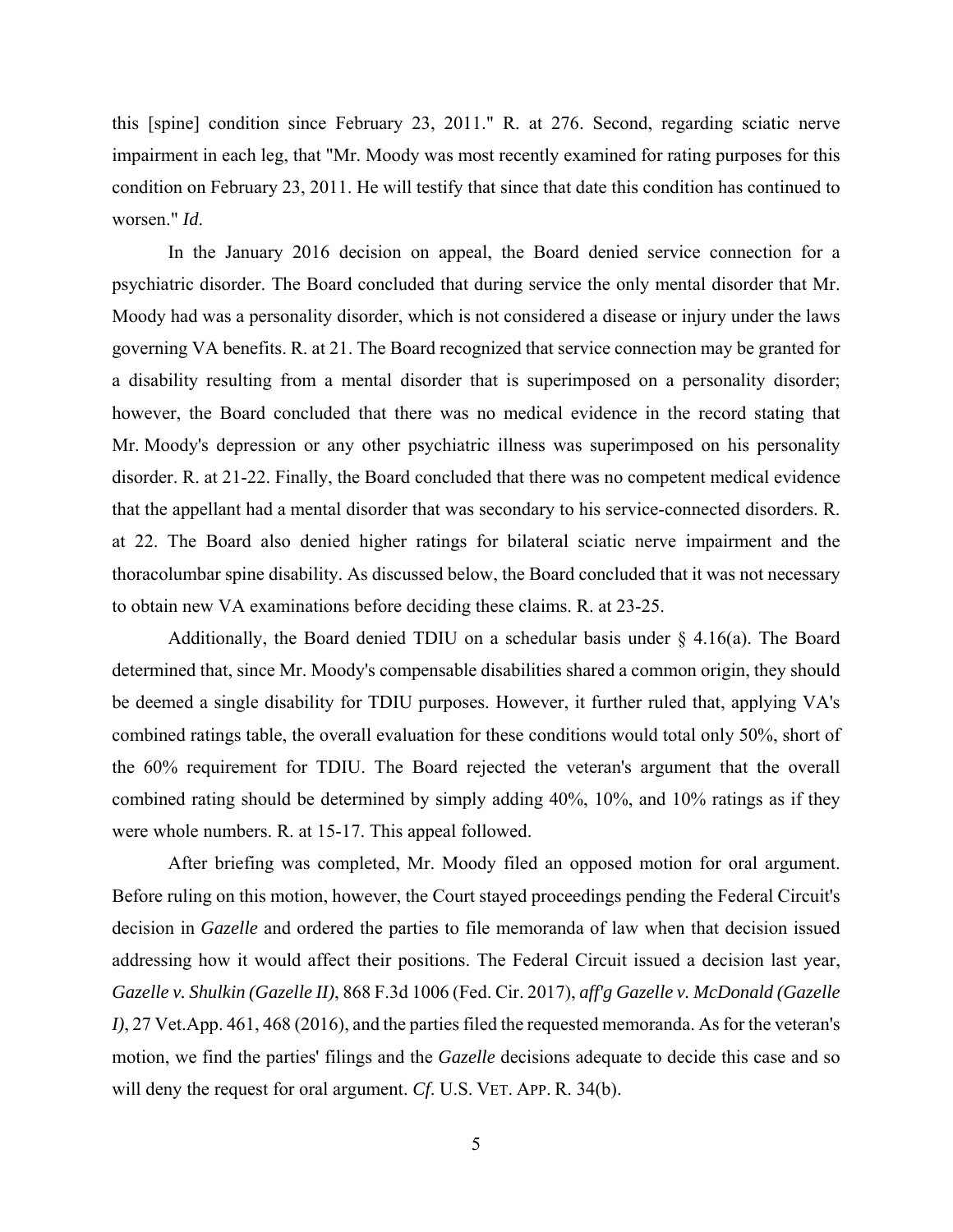### **II. ANALYSIS**

# A. Schedular TDIU

 TDIU may be assigned where a veteran is "unable to secure or follow a substantially gainful occupation as a result of service-connected disabilities." 38 C.F.R. § 4.16(a). The Board may award TDIU in the first instance when an unemployable veteran is in receipt of disability compensation that, although less than total, meets certain schedular requirements. *See Cantrell v. Shulkin*, 28 Vet.App. 382, 387 (2017). If the veteran has only one service-connected disability, it must be rated 60% or higher; if the veteran has multiple service-connected disabilities, at least one must be rated 40% or higher and there must be "sufficient additional disability to bring the combined rating" to 70% or higher. 38 C.F.R. § 4.16(a). The regulation then specifies five circumstances in which multiple disabilities "will be considered as one disability"—the second circumstance, implicated here, is where the disabilities result from "common etiology or a single accident." *Id.*

There is no dispute either that Mr. Moody's compensable disability evaluations stem from the same in-service incident or that these disabilities are to be aggregated for TDIU purposes. The parties also agree that the regulatory language is plain; they disagree, however, on the aggregation method required by this plain language. The veteran contends that, when  $\S 4.16(a)$  says certain service-connected disabilities "will be considered as one disability" for schedular TDIU purposes, this unambiguously means that the respective disability ratings should simply be added. In his case, that would mean that his 40% rating and two 10% ratings would aggregate to 60%, thereby meeting the requirement under  $\S 4.16(a)$  that allows the Board to award schedular TDIU without first referring the issue to the Compensation Service Director. The Secretary disagrees. He argues that the clear meaning of the quoted  $\S 4.16(a)$  language instructs VA to combine service-connected disability ratings using the combined ratings table, which results in Mr. Moody's etiologically related disabilities being rated 50% disabling.

At this point, a little information about the combined ratings table is helpful. The various disability evaluations assigned in VA's rating schedule represent "the average impairment in earning capacity resulting from such diseases and injuries and their residual conditions in civil occupations." 38 C.F.R. § 4.1 (2018). The combined rating table provides that, after individual conditions are "separately" rated, the disabilities are then all combined "as described in paragraph (a)." 38 C.F.R. § 4.25(b) (2018). VA first considers the most disabling condition—that is, the one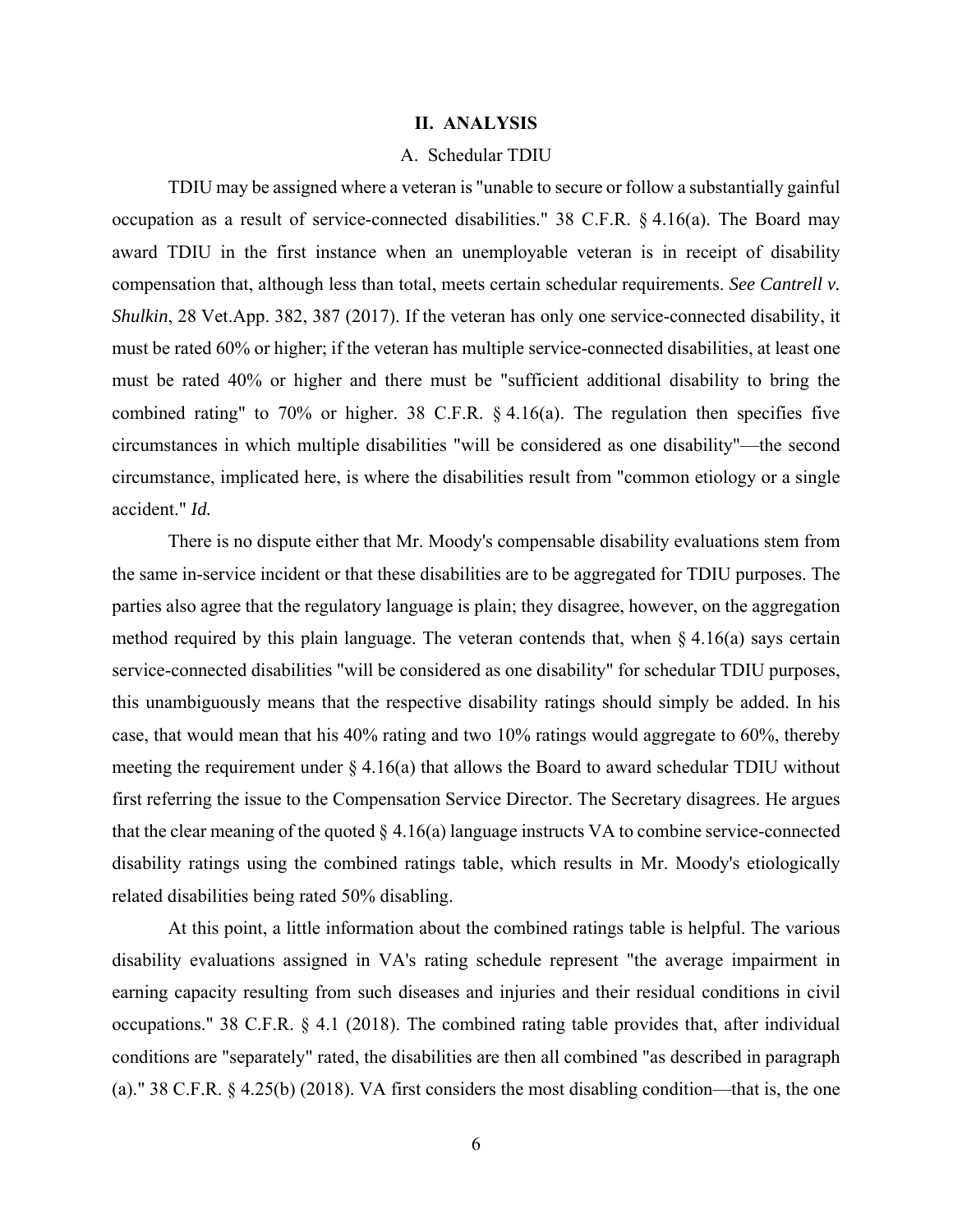with the highest rating—then less disabling conditions "in order of severity" according to the formula set out in the table. *Id.* The purpose of the table is to capture accurately the residual occupational "efficiency" of a veteran disabled by more than one condition. *Gazelle I*, 27 Vet.App. at 468. This method of combination also avoids the impermissible award of an aggregate disability rating greater than 100%, which might result from just adding multiple ratings, and represents more accurately a veteran's true disability level. *Id.* at 468 & n.9. With general understanding of the combined ratings table, we turn to the language of  $\S$  4.16(a).

 Interpretation of a regulation is a legal question that the Court reviews de novo. *Miller v. Shulkin*, 28 Vet.App. 376, 380 (2017). Our analysis starts with the text. To properly construe a regulatory provision and ascertain its plain meaning, we consider the specific language at issue and how it fits into the overall regulatory scheme. *McCarroll v. McDonald*, 28 Vet.App. 267, 271 (2016) (en banc). This entails examining statutes and regulations in effect at the time the relevant provision was enacted. *See Gazelle II*, 868 F.3d at 1011.

 Absent an express definition, it is presumed that VA regulations employ words using their ordinary dictionary meanings at the time the regulations were promulgated. *See Nielson v. Shinseki*, 607 F.3d 802, 805-06 (Fed. Cir. 2010). The regulatory language at issue—"will be considered as one disability"—first appeared verbatim in regulations issued by VA in 1941 and remained unchanged during the 1964 codification of title 38 of the Code of Federal Regulations.<sup>2</sup> *See* The Schedule for Rating Disabilities, 1933 Edition, Extension No. 4(I)(2)(a) (promulgated Nov. 14, 1941); 29 Fed. Reg. 6718, 6719 (May 22, 1964).

However, as might have been predicted, consulting dictionary definitions of "consider" from this time period does not settle the issue. Among the myriad meanings, the most relevant are to "estimate; calculate" and to "view as in a certain relation; . . . regard; . . . judge." WEBSTER'S NEW INTERNATIONAL DICTIONARY OF THE ENGLISH LANGUAGE 568 (2d ed. 1934); *accord* WEBSTER'S NEW INTERNATIONAL DICTIONARY OF THE ENGLISH LANGUAGE 483 (3d ed. 1961) ("to think of: come to view, judge, or classify"). Citing these definitions of "consider," Mr. Moody proposes that the phrase "will be considered as one disability" means that etiologically related disabilities should "be viewed together as a single whole and not as individual parts." Appellant's Br. at 14. Yet even if we accept that "consider" here means "viewed together as a single whole,"

 $\overline{\phantom{a}}$ <sup>2</sup> At the time, the agency was known as the Veterans Administration. It was renamed the Department of Veterans Affairs in 1988. The abbreviation "VA" is used interchangeably throughout.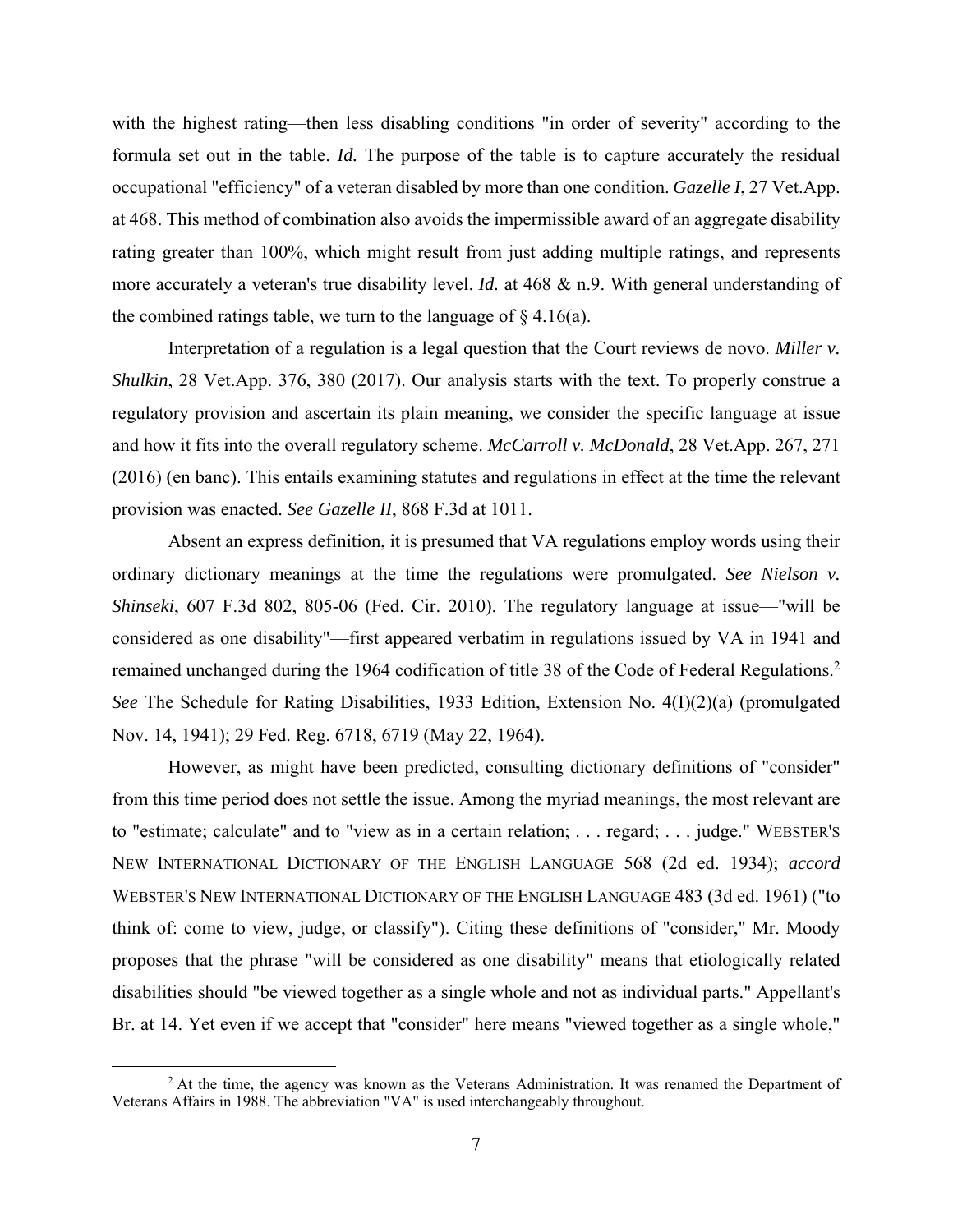this meaning offers no help in answering precisely *how* to view these disabilities as a whole. The language of the regulation does not identify the method by which disabilities are to be combined or aggregated into "one disability." Considering § 4.16(a)'s language in isolation does not answer this question.

 Looking to the overall regulatory scheme to determine meaning here, we find helpful guidance in the Federal Circuit's *Gazelle II* decision.3 At issue in that case was the meaning of the phrase "service-connected disability or disabilities independently ratable at 60 percent or more" in 38 U.S.C. § 1114(s), VA's special monthly compensation (SMC) statute. There, as here, the appellant argued that disability ratings should simply be added to determine whether the 60% threshold was reached, whereas the Secretary argued that the combined ratings table must be employed. Concluding that the quoted language did not "identify the method" by which VA was to "rate multiple disabilities," the Federal Circuit reviewed the state of veterans law when Congress enacted the relevant SMC provision in 1960.<sup>4</sup> Gazelle II, 868 F.3d at 1011.

This review showed that, "at the time the statute was enacted, VA's only method of rating multiple disabilities was to combine the ratings using the combined ratings table." *Id*. Because Congress was presumed to be aware of the exclusive role of the combined ratings table at the time it enacted the SMC statute, the language it used in section 1114(s) "unambiguously" indicated that method for the combination of disabilities. *See id.* at 1011-12; *accord Gazelle I*, 27 Vet.App. at 470 ("This is the method VA uses today, and, importantly, it was the method in place . . . when Congress consolidated the veterans benefits law in title 38.").

 A similar analysis here leads to the same conclusion. As already noted, the phrase "will be considered as one disability" initially appeared in a 1941 promulgation from VA and has remained unaltered through the current version of  $\S$  4.16(a). Yet, the combined ratings table has an even earlier origin. In 1917, Congress instructed VA to set up a schedule for evaluating reductions in earning capacity resulting from "injuries or combinations of injuries," and the agency responded with the first combined ratings table in 1925. *Gazelle II*, 868 F.3d at 1011. Since then, a combined ratings table has been continuously reauthorized by Congress and employed by VA to aggregate multiple service-connected disabilities. *See id.* at 1011-12 (tracing this history); 29 Fed. Reg. at

 <sup>3</sup> The Federal Circuit's reasoning tracked the analysis of this Court in *Gazelle I*.

<sup>&</sup>lt;sup>4</sup> In 1960, the SMC statute was codified at 38 U.S.C. § 314.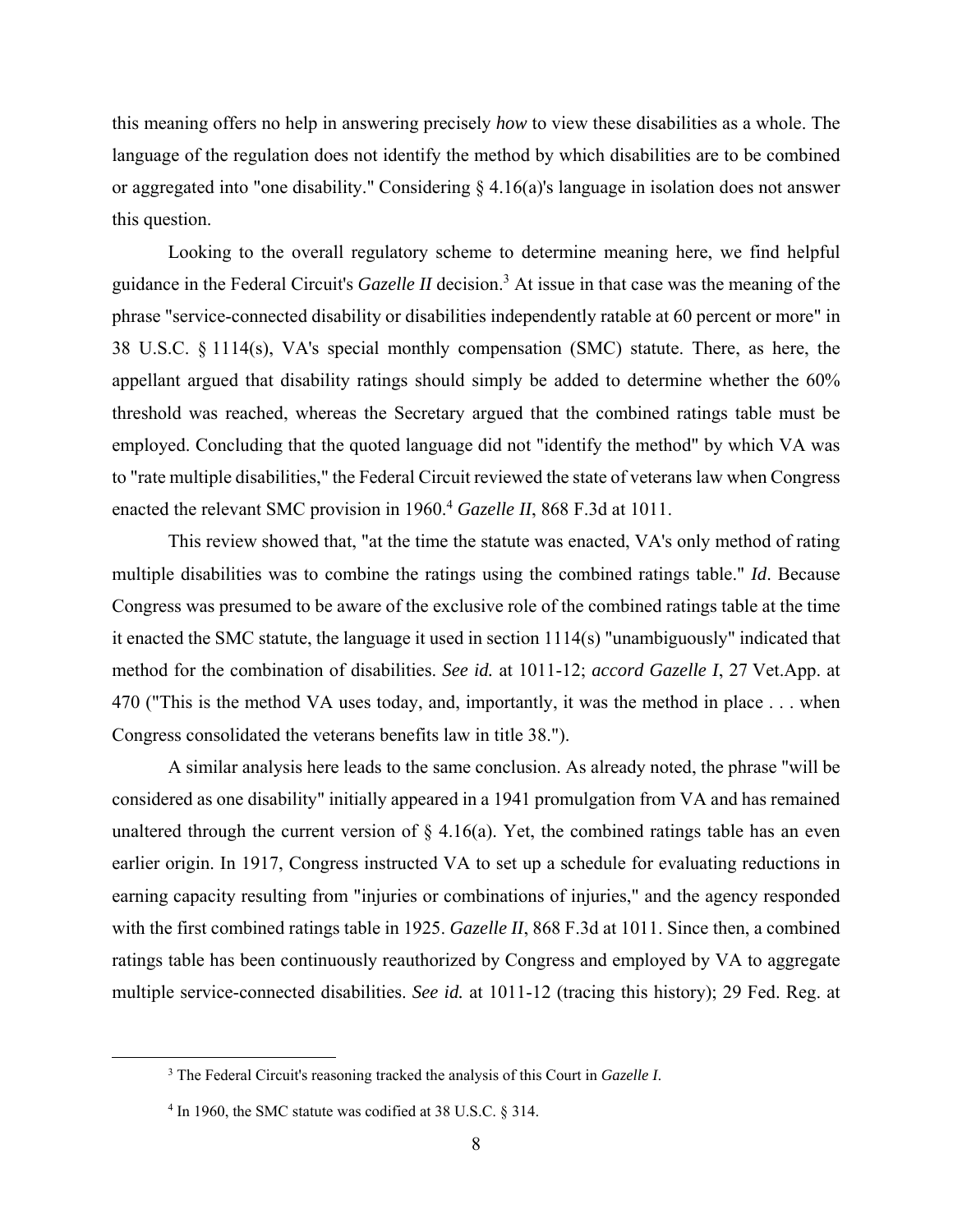6719. Thus, in the regulatory context in which VA first used the phrase "will be considered as one disability," the combined ratings table was plainly and unambiguously the only method for combining disabilities to determine whether they qualified as one 60% or one 40% disability for schedular TDIU purposes.

 Mr. Moody offers two main arguments challenging this conclusion. First, he contends that *Gazelle* does not apply because that decision "turned on the clear and unambiguous language of a statute as opposed to a regulation." This is a distinction without a difference. The Federal Circuit's reasoning—that the plain meaning of text could be determined because Congress was presumably cognizant of VA's combined ratings table and enacted section 1114(s) with knowledge of that existing regulatory provision—applies with even greater force when analyzing the meaning of the regulation at issue here. "The canons of construction of course apply equally to any legal text and not merely to statutes." *Smith v. Brown*, 35 F.3d 1516, 1523 (Fed. Cir. 1994). And the presumption that Congress legislates "against the backdrop of existing law" is such a canon. *Morgan v. Principi*, 327 F.3d 1357, 1361 (Fed. Cir. 2003). Given the combined ratings table's long-standing application in veterans law and the presumption that Congress was aware of it when enacting the SMC statute, we see no reason not to presume that VA was likewise aware of it when it promulgated the TDIU rule. $5$ 

 Second, Mr. Moody asserts that the combined ratings table is only relevant to aggregating service-connected disabilities when calculating the actual amount of compensation to pay. Because no compensation is paid as a direct result of the aggregation taking place in § 4.16(a), he argues, the combined ratings table has no role in determining how multiple disabilities "will be considered as one disability." We disagree.

 "VA's *only method of rating* multiple disabilities [is] to combine the ratings using the combined ratings table." *Gazelle II*, 868 F.3d at 1011 (emphasis added). Although this method might be employed most often when calculating the amount of disability compensation to pay, there is no principled reason to confine its application only to that context. The object of the combined ratings table is to assess accurately the *overall* residual efficiency of a veteran afflicted

 $rac{1}{5}$  There may be good reasons not to extend this presumption too far, *see, e.g*., *Caring Hearts Pers. Home Servs. v. Burwell*, 824 F.3d 968, 976 (10th Cir. 2016) (Gorsuch, J.) ("This case has taken us to a strange world where the government itself — the very 'expert' agency responsible for promulgating the 'law' no less—seems unable to keep pace with its own frenetic lawmaking."), but the long-standing notoriety of a rule like the combined ratings table moots any such concern in this case.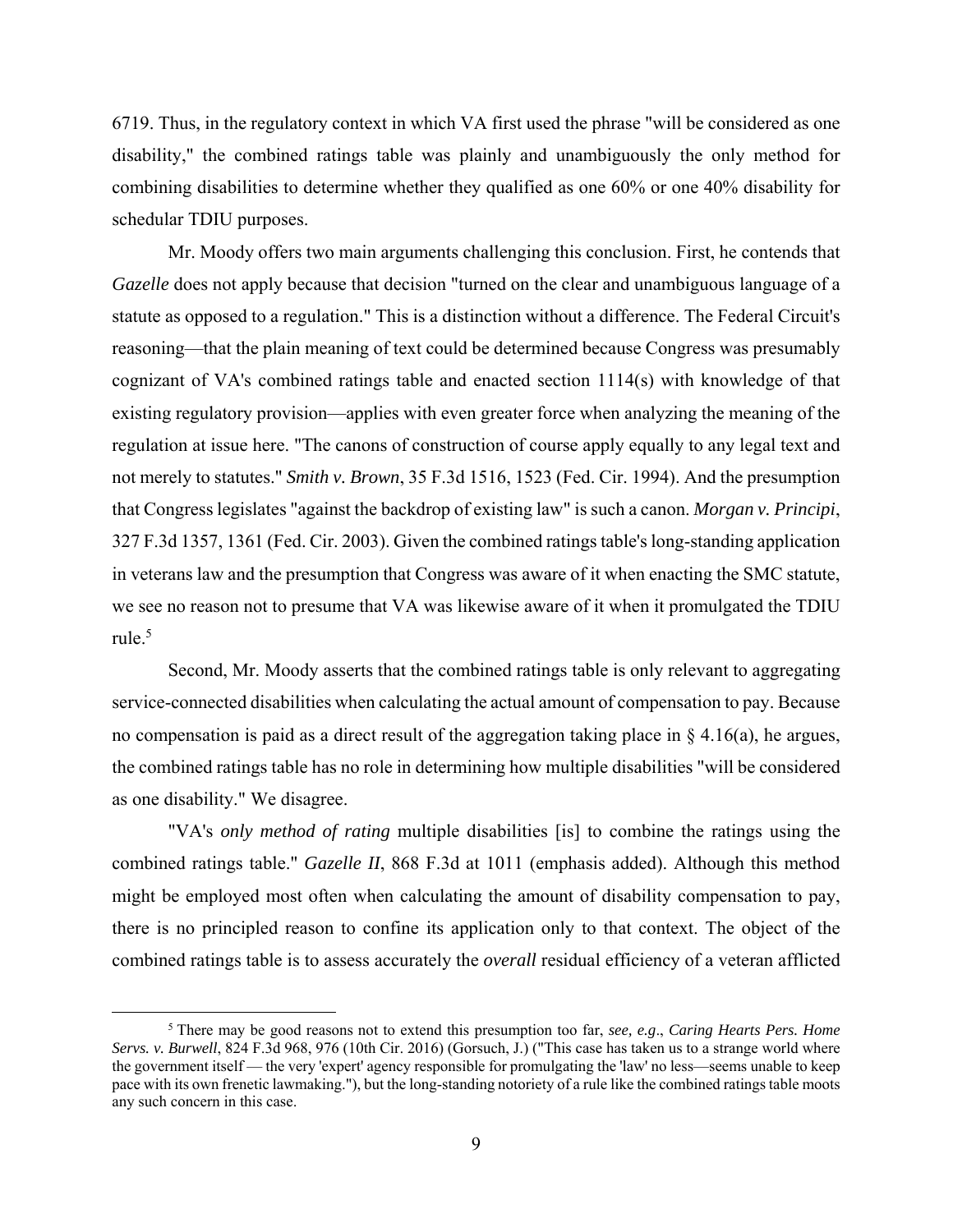by multiple service-connected disabilities. The 40% rating assigned for Mr. Moody's back condition was based on the presumption that he still had residual earning capacity. *See, e.g.*, *Guerra v. Shinseki*, 642 F.3d 1046, 1047 (Fed. Cir. 2011) ("A veteran rated at 10% has, on average, 90% of the earning capacity of a nondisabled individual . . . ."). But so too were the 10% ratings assigned for sciatic nerve impairment.

 Which gets to the crucial point about combined ratings: They are meant to capture the dynamic where additional disabilities accrue in a person already functioning at less than 100% earning capacity.<sup>6</sup> In such circumstances, the sum is not simply the combination of each isolated part, as if those parts presented themselves alone in a person of otherwise optimal ability. Rather, each additional disability further limits the earning capacity of a person already functioning at less than 100% by virtue of other disabilities. Once the reasoning behind the approach of the combined ratings table is understood, it is clear why simply adding multiple disability ratings in *any* VA context—not simply when calculating VA compensation payments—would likely overstate a veteran's actual disability level and could even result in disability assessments greater than 100%. *Gazelle I*, 27 Vet.App. at 468 & n.9. To the extent that Mr. Moody's proposed method of combining ratings could result in a situation where a veteran is characterized as being 110% disabled, we think that proposal is properly rejected as absurd. *See Mitchell v. Shinseki*, 25 Vet.App. 32, 43 (2011).

Having considered both the relevant text and regulatory context, we conclude that  $\S 4.16(a)$ clearly requires aggregation based on the combined ratings table to determine whether multiple service-connected disabilities "considered as one disability" meet the 60% or 40% thresholds. The Board's determination that it lacked authority to award schedular TDIU was correct. But given our disposition of the remaining claims, we vacate the TDIU portion of the Board decision and remand that matter for the Board to reconsider it, if warranted, based on any material changes in the ratings

<sup>&</sup>lt;sup>6</sup> VA offers the following example to explain in detail how the combined ratings table works. Suppose Veteran X has a disability rated 60%; VA considers this veteran to be 40% "efficient." To ascertain the additional reduction in efficiency caused by another disability rated, say, at 30%, the starting point is not 100% efficiency (which would connote a non-disabled veteran), but the 40% efficiency Veteran X still has. Proceeding from this 40% efficiency, the effect of an additional 30% disability is to leave only 70% of the efficiency remaining after consideration of the first disability, or 28% efficiency in total. 38 C.F.R. § 4.25. Put another way, the first 60% disability reduces Veteran X's efficiency to 40%. The second 30% disability further reduces Veteran X's 40% efficiency by 70% to a new efficiency of 28% (40% x 70% = 28%). This means Veteran X's combined disability rating is 100% - 28%, or 72%. (VA further specifies that 72% must be rounded down to 70%, *see* 38 C.F.R. § 4.25, but that's really enough math for now.)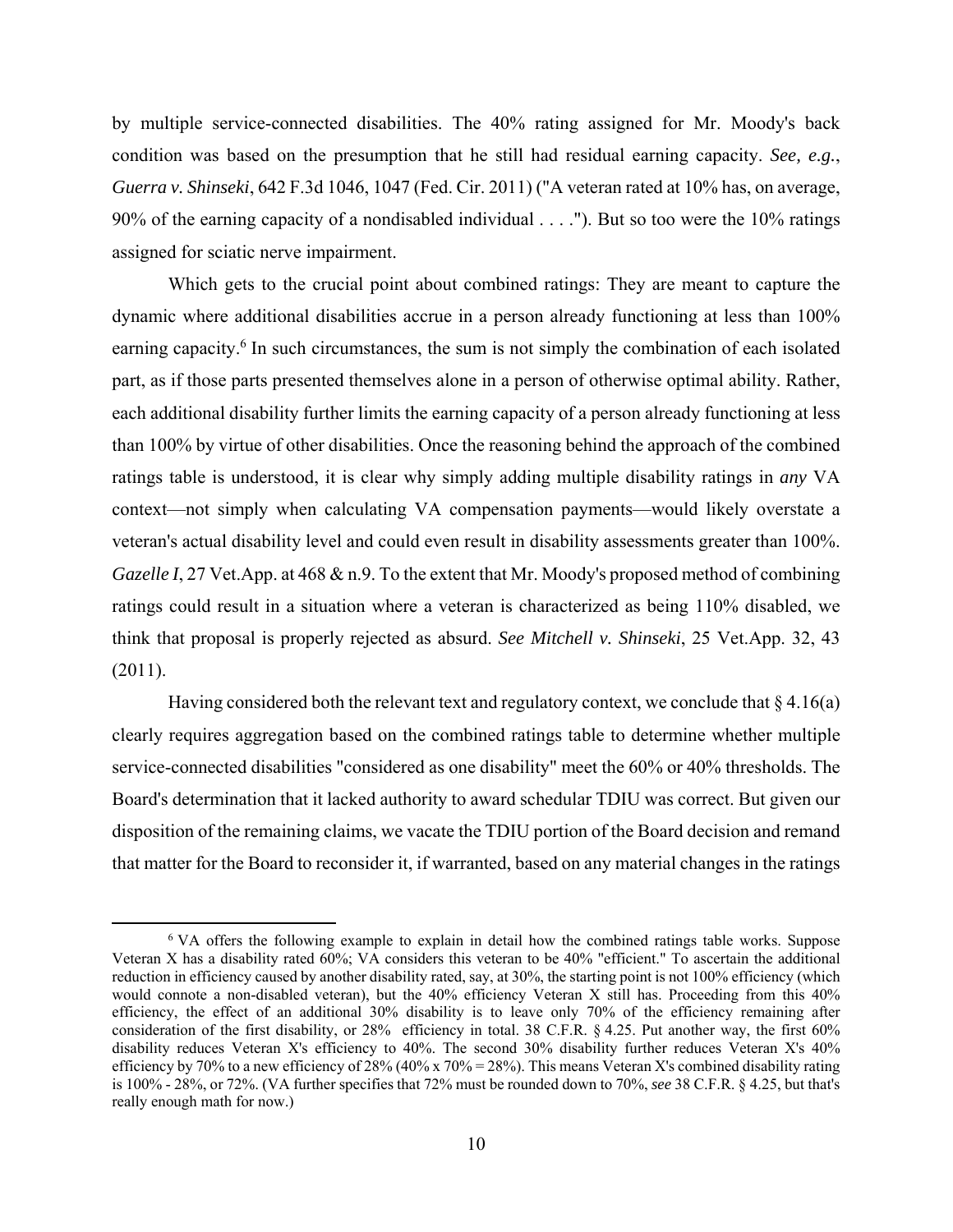assigned to the relevant remanded claims and in light of any pertinent developments regarding the previously remanded extraschedular TDIU issue.

#### B. Duty to Assist

 The Board declined to order additional medical examinations to determine the current severity of Mr. Moody's back and sciatic nerve disorders and to investigate whether his serviceconnected disorders caused his depression to develop. He challenges those determinations.

 Congress has mandated that the Secretary must "make reasonable efforts to assist" a veteran seeking entitlement to disability benefits. 38 U.S.C. § 5103A(a)(1). Those efforts include "providing a medical examination or obtaining a medical opinion when such an examination or opinion is necessary to make a decision on the claim." 38 U.S.C. § 5103A(d)(1). When determining that the duty to assist has been satisfied, as with any material question of fact or law, the Board has a duty to provide a statement of reasons or bases that allows the claimant to understand the precise bases for the Board's determinations and facilitates judicial review. 38 U.S.C. § 7104(d)(1). As part of this duty, the Board must explain why it rejects relevant evidence favorable to the claimant. *Frost v. Shulkin*, 29 Vet.App. 131, 139 (2017).

# *1. Psychiatric Disorder*

 An agency adjudicator tasked with determining whether a medical opinion is necessary to decide whether a veteran is entitled to disability benefits must execute a four-step process. *McLendon v. Nicholson*, 20 Vet.App. 79, 81 (2006). Only one of those steps is at issue here. Pursuant to the third step of *McLendon*, a medical examination may be warranted if there is some indication that the claimed disability is linked to service or another service-connected disorder. That is a "low threshold." *Id.* at 83.

 The Federal Circuit clarified this standard in *Waters v. Shinseki*, 601 F.3d 1274 (Fed. Cir. 2010). The appellant in that case argued that "his conclusory generalized statement that his service illness caused his present medical problems was enough to entitle him to a medical examination." *Id.* at 1278. The Federal Circuit disagreed. It wrote that

since all veterans could make such a statement, this theory would eliminate the carefully drafted statutory standards governing the provisions of medical examinations and require the Secretary to provide such examinations as a matter of course in virtually every veteran's disability case. . . . We reject Waters' theory that medical examinations are to be routinely and virtually automatically provided to all veterans in disability cases involving nexus issues.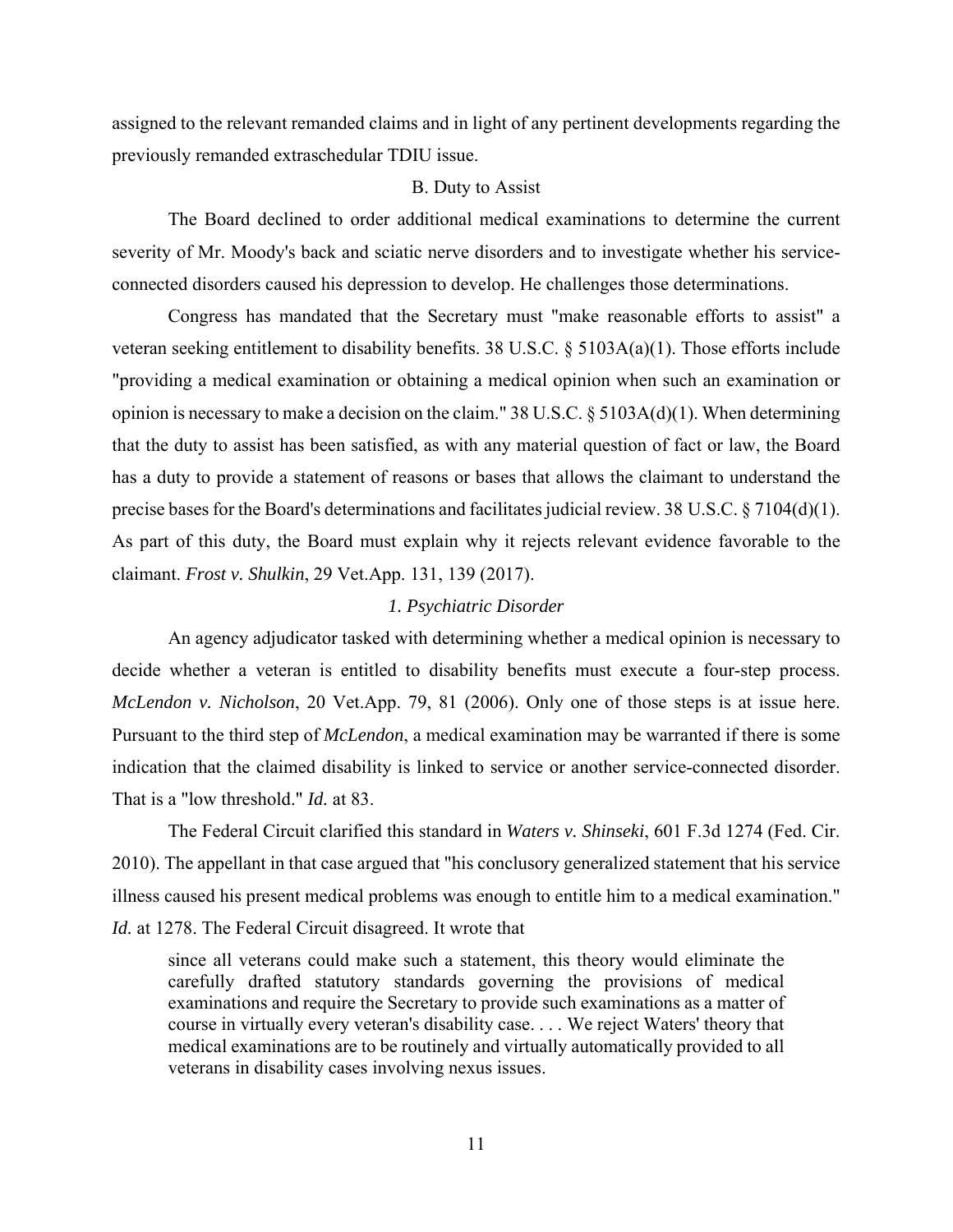*Id.* at 1278-79.

 The Court reviews the factual determinations prerequisite to *McLendon* under the "clearly erroneous" standard of review. 20 Vet.App. at 83. The Court, however, reviews the conclusion that the Board reaches when it applies those facts to the third step of *McLendon* under the far more deferential "arbitrary, capricious, an abuse of discretion, or otherwise not in accordance with law" standard of review. *Id*.

 Citing *Waters*, the Board concluded that there was no reason to obtain a medical opinion addressing whether the appellant's service-connected disorders caused his depression to develop. It based that conclusion on its factual finding that "there is nothing beyond the [appellant's] bare assertion to support a secondary service connection etiology." R. at 24. Mr. Moody challenges this finding. Upon review of the record, the Court concludes that the Board's finding is clearly erroneous.

 At a July 2015 Board hearing, Mr. Moody testified that the pain produced by his serviceconnected disorders causes him to be depressed "because I can't do the things I used to do. . . . I can't, you know, I mean, I want to work. And I can't, I'm not able to." R. at 304-05. His assertion, therefore, is that his service-connected disorders cause him to be unable to work and participate in other activities and that, in turn, causes him to feel depressed. Mr. Moody's assertion that his service-connected back and bilateral sciatic nerve impairment rendered him unemployable is supported by the Board's finding that the record contains competent evidence that the appellant's "service-connected disabilities have rendered him unable to secure and maintain a substantially gainful occupation." R. at 26.

 Additionally, there are several pieces of medical evidence that support Mr. Moody's assertion that his depression is linked to his inability to work. For example, an April 2012 medical record indicates that the appellant had "depression and anxiety over unemployment"; a May 2013 medical record states that the appellant sought treatment "due to endorsement of depression and anxiety related to his unemployment"; and a staff physician later wrote that he had "[d]epression and anxiety due to financial stress."7 R. at 461-63, 602-03, 606, 644-45.

 $\frac{1}{7}$  $\frac{7}{1}$  Judge Toth's dissent largely is premised on his conclusion that these quotations are nothing more than the appellant's unsupported lay statements recorded in medical records. The Court does not agree with that interpretation. At the very least, the medical records in question indicate that medical professionals endorsed the appellant's description of his disorder. Two of those records reveal that a physician heard Mr. Moody's complaints that the absence of gainful employment caused him to feel depressed, included "[d]epression and anxiety" in her list of objective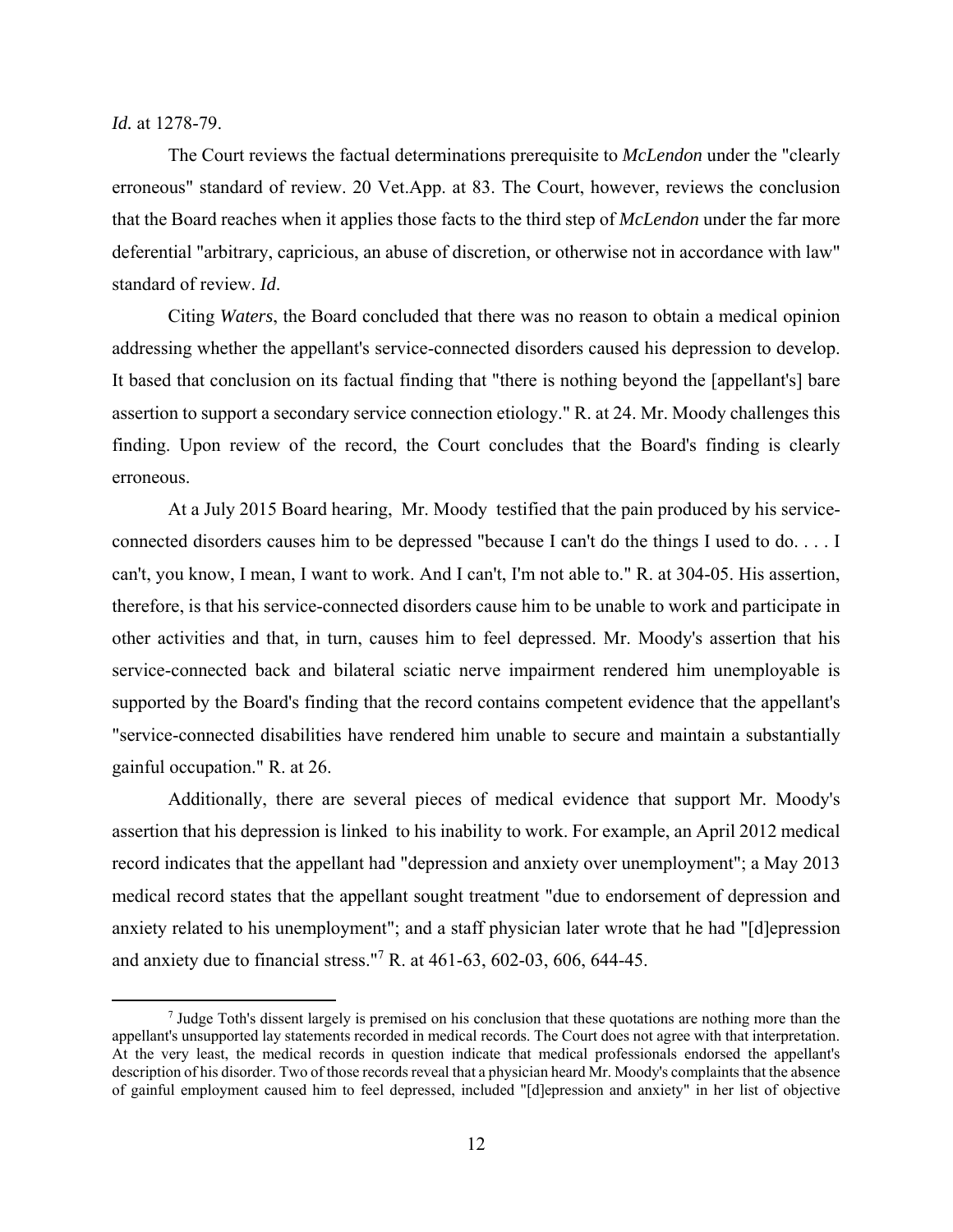In addition to clearly undermining the Board's conclusion that Mr. Moody only made a "bare assertion" that his psychiatric disorder is linked to his service-connected disorders, the evidence cited in the preceding paragraph demonstrates that the Board's determination that there is no indication of a connection between the appellant's depression and at least one serviceconnected disorder is arbitrary, capricious, an abuse of discretion, or otherwise not in accordance with law. The evidence cited above provides medical and legal support for the appellant's theory of entitlement that far exceeds what *Waters* requires. Consequently, the appellant has easily and obviously stepped high enough to cross the low threshold created by the third step of *McLendon*. On remand, the Board should apply the other *McLendon* factors and determine whether a medical opinion is necessary.

# *2. Increased Rating Claims*

 In determining that it was unnecessary to obtain new VA examinations regarding the increased rating claims for sciatic nerve and back disabilities, the Board's reasons or bases consisted of the following two paragraphs:

While the veteran has asserted that his service connection back and lower extremity disabilities have worsened since the last examination, the Board notes that an examination to evaluate the lower extremities was conducted quite recently, in 2015, and that report shows symptoms that are no worse than mild.

With respect to the back disorder, the extent of worsening that would be necessary to substantiate a higher rating must be considered. There is no assertion on the veteran's part that he has unfavorable ankylosis of any portion of the thoracolumbar spine.<sup>[8]</sup> He was provided an additional 60 days to produce evidence that would substantiate his claims of worsening, but he had not submitted or identified evidence that substantiates unfavorable ankylosis of the thoracolumbar spine or such neurological symptoms as would suggest that a new examination is warranted.

 $\overline{a}$ 

assessments, and ordered a "[m]ental health referral . . . for further evaluation and management." R. at 463, 645. Consequently, as it will explain in the following paragraphs, the Court is satisfied that the Board conclusion discerned by Judge Toth that these records are not even speculative medical evidence is clearly wrong and that the record contains far more than a conclusory and generalized lay statement, and the Court certainly thinks that it is within its authority to reach those conclusions.

<sup>8</sup> In the VA disability compensation context,

unfavorable ankyloses is a condition in which . . . the entire spine is fixed in flexion or extension, and the ankyloses results in one or more of the following: difficulty walking . . . ; restricted opening of the mouth and chewing; breathing limited to diaphragmatic respiration; gastrointestinal symptoms due to pressure of the costal margin on the abdomen; dyspnea or dysphagia, atlantoaxial or cervical subluxation or dislocation; or neurologic symptoms due to nerve root stretching.

<sup>38</sup> C.F.R. § 4.71a, Diagnostic Code 5242 Note (5) (2018).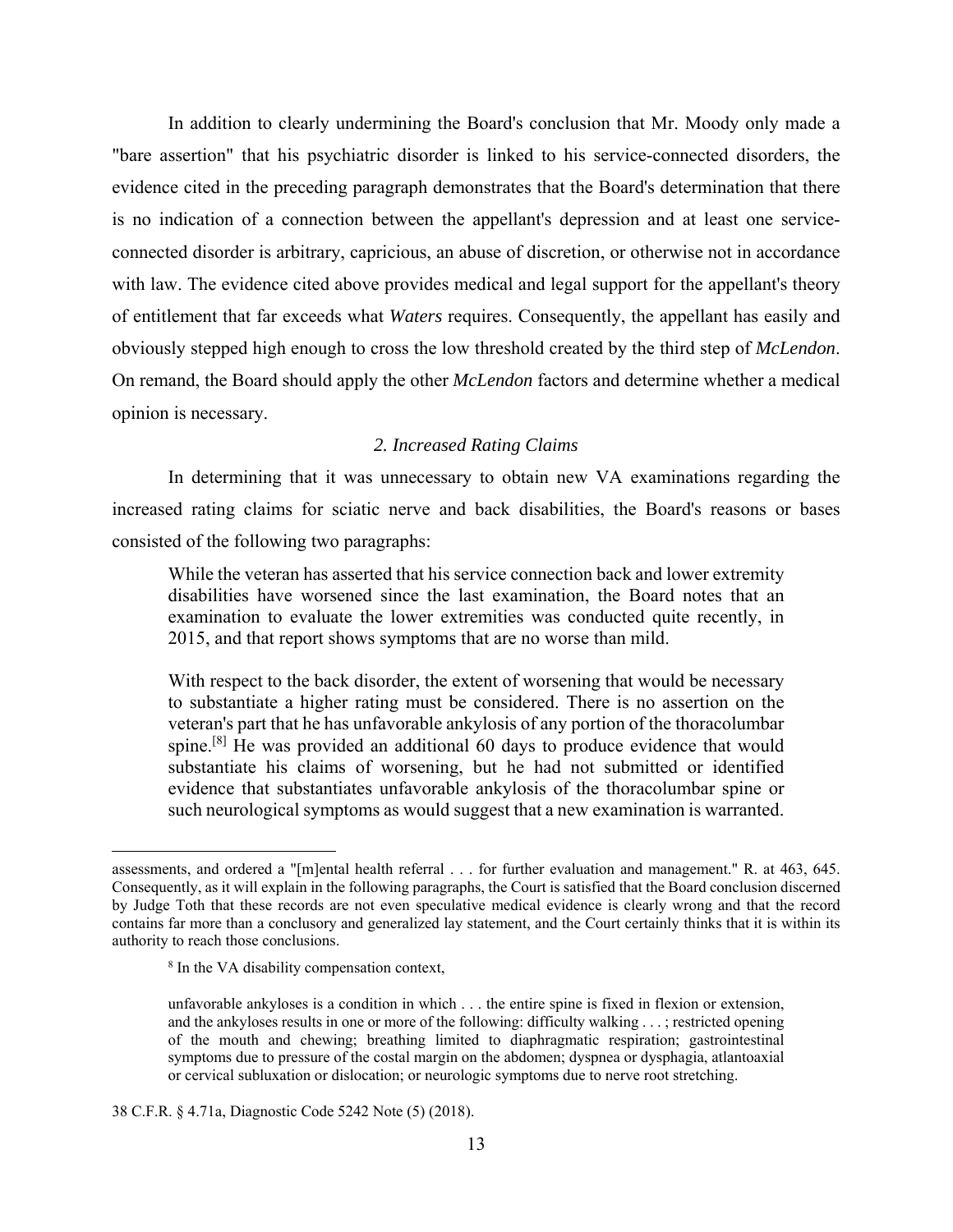The Board concludes that a remand for an examination is not necessary to resolve the rating claims.

R. at 24-25. Because this passage is ambiguous on several key questions of law and fact, the Court is unable to assess whether the Board committed error in finding the duty to assist satisfied.

 First, it is unclear whether the Board employed the proper standard for determining whether an examination is warranted in the context of an increased rating claim. Generally speaking, VA must provide a new examination when "the veteran claims a disability is worse than when originally rated, and the available evidence is too old to adequately evaluate the current state of the condition." *Olson v. Principi*, 3 Vet.App. 480, 482 (1992). We have addressed this standard in numerous decisions. *See Palczewski v. Nicholson*, 21 Vet.App. 174, 181-82 (2007) (citing cases). But the Board doesn't mention any of those cases or otherwise clearly articulate the legal criteria it applied when concluding that new examinations weren't necessary. Without clarification, we are unable to review the decision for error.

 Similar ambiguity afflicts the second paragraph quoted above. In concluding that a physical evaluation wasn't warranted with respect to Mr. Moody's back disorder, the Board used language that could be read either as (1) a requirement that the current level of disability already meets the criteria for a higher rating before awarding an examination or (2) a finding that the evidence of record here was adequate to decide the higher rating claim without a new examination. Since a VA examination in the higher rating context may often be necessary precisely to determine the current level of the veteran's service-connected disability, *see Proscelle v. Derwinski*, 2 Vet.App. 629, 632 (1992), a Board decision along the lines of the first reading might raise serious legal concerns. Again, the best course of action here is to have the Board clarify its analysis.

 Finally, even once the legal standards are clarified, there are outstanding factual matters that require the Board's attention. There is no dispute that Mr. Moody asserted at the July 2015 Board hearing that his sciatic nerve and back disabilities had worsened. What's not clear, however, is the temporal scope of this assertion. Was the veteran alleging only that both conditions had worsened since the VA examinations provided in 2011? The veteran's brief to the Board arguably supports that reading. R. at 276. Or was he further contending that his sciatic nerve impairment had also worsened since the 2015 examination he underwent for that condition six months earlier? That is the interpretation Mr. Moody advances. Appellant's Br. at 27. These are primarily factual ambiguities that the Board, rather than this Court, must resolve in the first instance.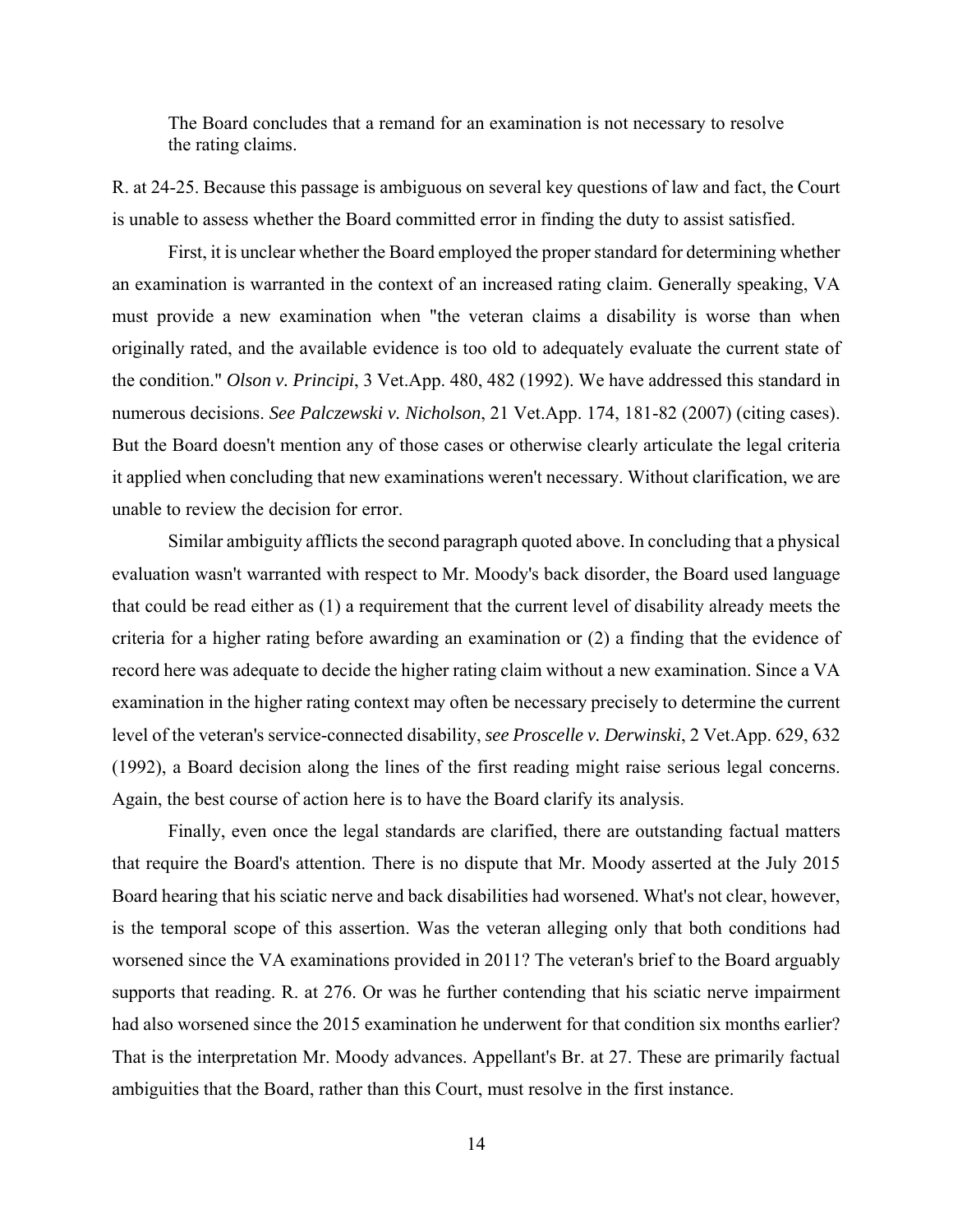In sum, the portion of the Board decision discussing the duty to assist with regard to the sciatic nerve and back disabilities failed to address salient questions of law and fact, and this omission inhibits effective judicial review. The proper course in these circumstances is to vacate the decision as to the claims and remand for the Board to fill the gaps in its reasons or bases. *See generally Patricio v. Shulkin*, 29 Vet.App. 38, 43-47 (2017). Of course, in readjudicating these claims, the Board is free to determine that new VA examinations are warranted based on the evidence of record or on any additional evidence or argument Mr. Moody presents on remand.

#### **III. CONCLUSION**

The Court denies Mr. Moody's motion for oral argument. After considering the parties' briefs, the record, and the relevant law, the Court concludes that the Board correctly calculated Mr. Moody's disability ratings under § 4.16(a). Nevertheless, the Court VACATES the January 16, 2016, Board decision in full and REMANDS the schedular TDIU issue along with the psychiatric, sciatic nerve, and back claims for additional proceedings consistent with this decision.

PIETSCH, *concurring in part and dissenting in part*: I entirely agree with the outcome that the Court reaches and join all parts of its analysis except for the portion interpreting 38 C.F.R. § 4.16(a). As the Court explained, a veteran is not entitled to TDIU under § 4.16(a) unless he or she meets certain minimum disability rating requirements. The parties debate whether the appellant meets those requirements under the portion of the provision allowing him to consider his serviceconnected disorders to be "one disability." Depending on the proper interpretation of that clause, he either exceeds the minimum disability rating for a single disability or falls 10% below it.

 If the appellant succeeds in gaining entitlement to disability benefits for a psychiatric disorder or increased disability ratings for his other disorders on remand, then he undoubtedly will meet or exceed the § 4.16(a) disability rating requirement no matter which interpretation of the "one disability" clause is correct and become eligible for TDIU under that provision. Since the Board wrote in the remand portion of its decision that the evidence suggests his "service-connected disabilities have rendered him unable to secure and maintain a substantially gainful occupation," I am confident that once he establishes eligibility, he will stand a good chance of completing the steps necessary to obtain entitlement to the benefit that he seeks. R. at 26.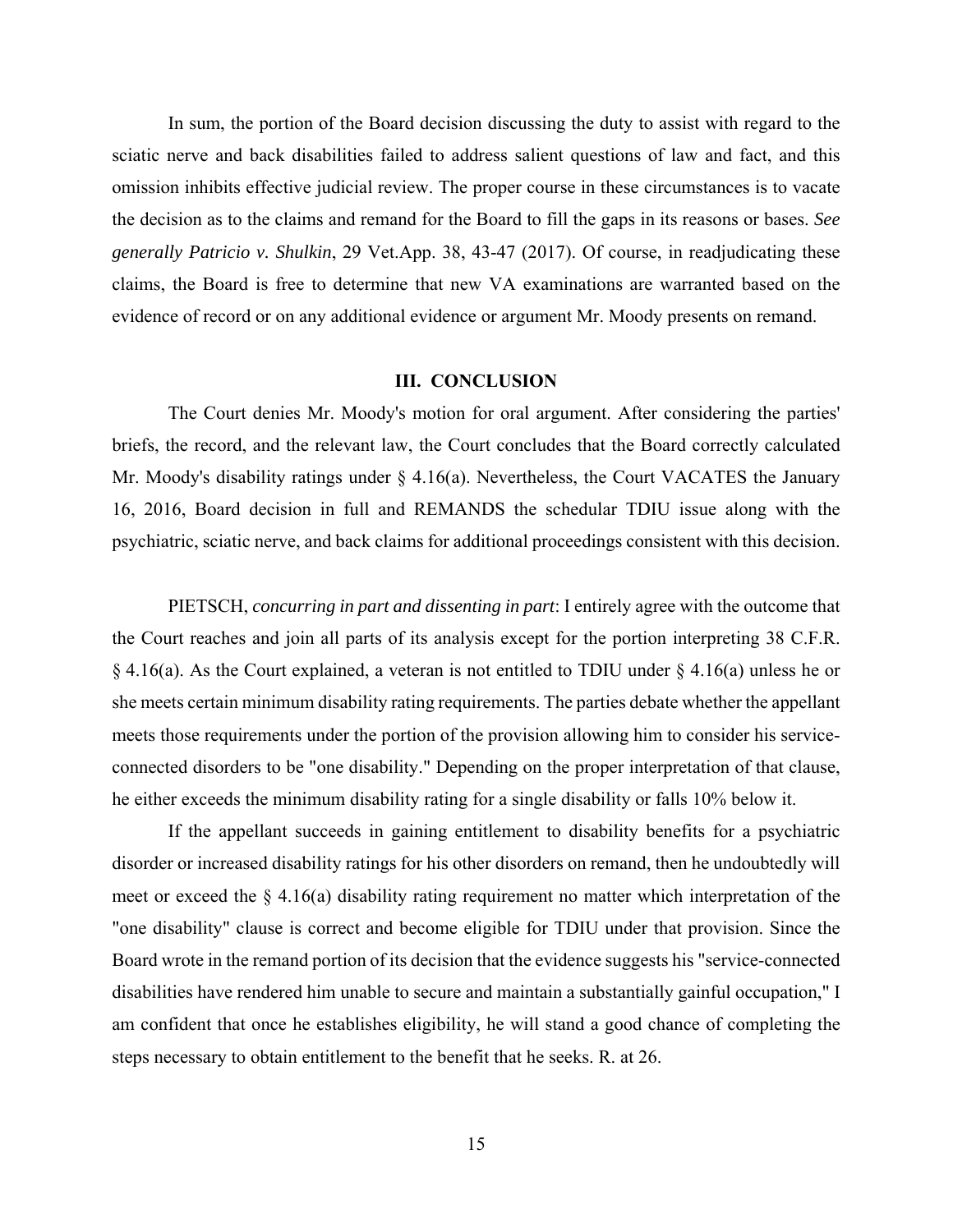"[W]here a decision on one issue would have a 'significant impact' upon another, and that impact in turn 'could render any review by this Court of the decision [on the other claim] meaningless and a waste of judicial resources,' the two claims are inextricably intertwined." *Henderson v. West*, 12 Vet.App. 11, 20 (1998) (quoting *Harris v. Derwinski*, 1 Vet.App. 180, 183 (1991)) (alteration in original). When issues become inextricably intertwined, the Court should remand them together. It also should avoid opinions that are advisory in nature. *See Quirin v. Shinseki*, 22 Vet.App. 390, 395 (2009). I would summarily remand TDIU and leave the interpretative question discussed by the Court until the appellant has exhausted all opportunities to reach the mandatory disability rating requirements without the aid of the interpretation of the phrase "one disability" that he posits here.

 I understand why the Court decided to move forward and address the interpretive issue. The Board decision and the briefs well positioned the Court to consider that issue and the precedent that it creates will be helpful. As far as the parties are concerned, it seems to me a toss-up whether deciding it now or waiting until later will prove to be more time and cost efficient. Furthermore, the appellant decided to go for the home run argument and did not include an "inextricably intertwined" alternative as a backstop. All of those are reasons to issue the decision set forth today. The precedent quoted above, however, instructs me that my resources are best spent by avoiding difficult issues that may become moot when the Board reassesses the case on remand. Consequently, I have reached the same outcome as the Court concerning the appellant's request for schedular TDIU without participating in its analysis.

 TOTH, *Judge*, *concurring in part and dissenting in part*: I join the Court's decision in all respects save for its disposition of the psychiatric claim, from which I respectfully dissent.

 Standards of review are important things; like rumble strips, they help keep courts from veering off the road. In *McLendon v. Nicholson*, 20 Vet.App. 79 (2006), we specified the four factors that the Board must address when considering whether VA is obliged to provide an examination or opinion in a claim and articulated the level of review for each. At issue here is the third factor, which inquires whether the evidence "indicates" that a disability or cluster of symptoms "may be associated with service." *Id*. at 83. The Board's factual findings in this context are reviewed for clear error. *Id*. Its determination of whether the evidence indicates a possible association, we've said, is reviewed under the "arbitrary, capricious, an abuse of discretion, or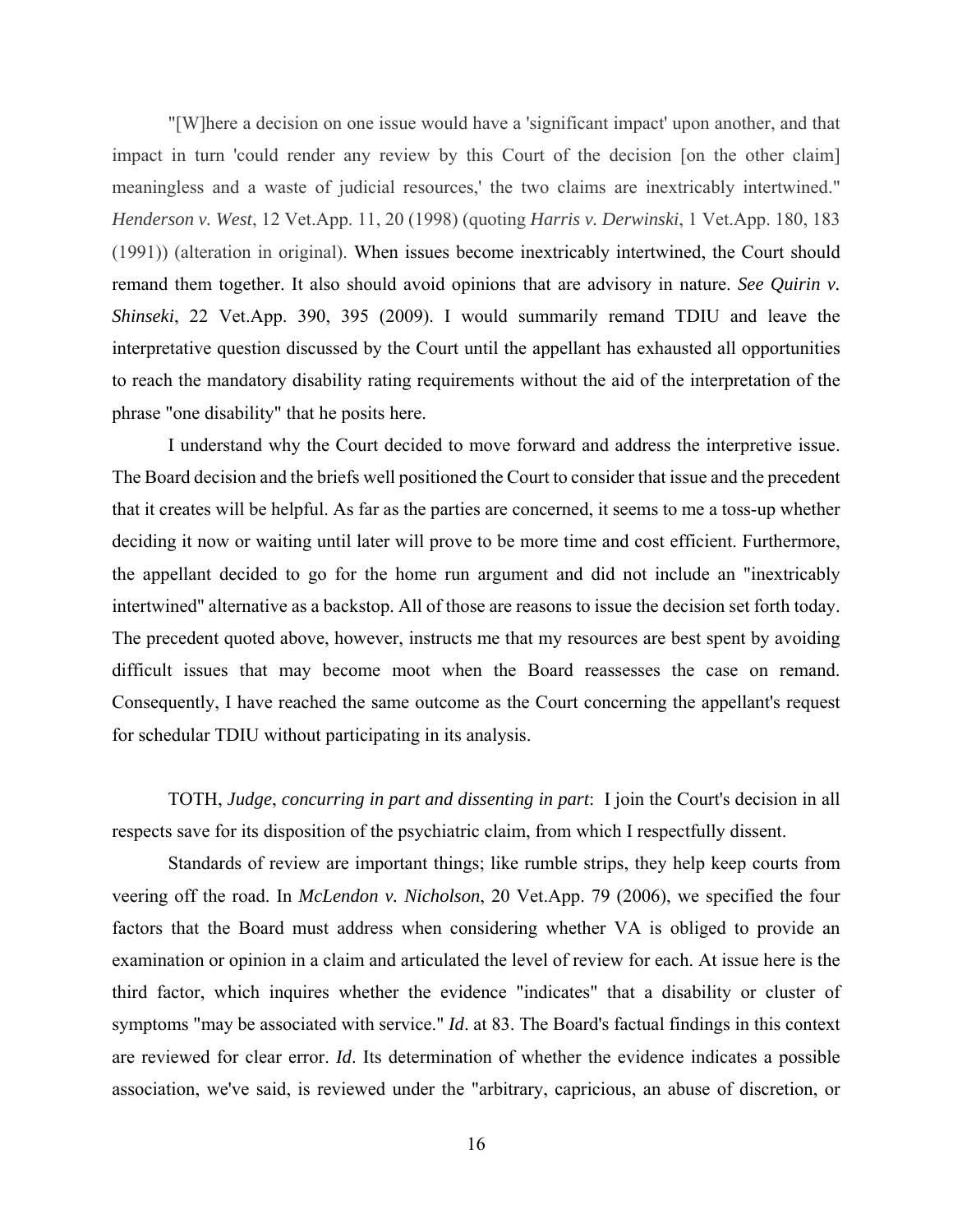otherwise not in accordance with law" standard. *Id*. at 83 (citing 38 U.S.C. § 7261(a)(3)(A)). Any practical difference between "arbitrary and capricious" review and "clearly erroneous" review is largely "a matter for academic debate." *Burden v. Shinseki*, 25 Vet.App. 178, 187 (1999). The important point is that both standards prevent a court in an administrative appeal from substituting its judgment for that of the agency. *See Elkins v. West*, 12 Vet.App. 209, 216-18 (1999).

 But one wouldn't know that from reading the majority opinion, which essentially conducts its own assessment of the record evidence. The majority finds that, based on other evidence of record, the Board clearly erred in determining that only Mr. Moody's assertions suggested a link between depression and service. But what the majority cites are simply medical records recording the veteran's own statements that his depression is related to his service-connected disabilities. As the Board noted, these comments are unaccompanied "by even speculative medical evidence." R. at 24; *cf. McLendon*, 20 Vet.App. at 83 (citing "medical evidence that suggests a nexus but is too equivocal or lacking in specificity to support a decision on the merits" as sufficing under the third factor). I don't see how, as either a matter of law or indisputable fact, we can determine that a conclusory or generalized lay assertion made to a VA adjudicator is any less so when made to a medical practitioner.

 The majority admits that *Waters v. Shinseki*, 601 F.3d 1274 (Fed. Cir. 2010), "clarified" the third *McLendon* factor, but it nevertheless concludes that the evidence here "far exceeds" what was presented and deemed insufficient to warrant a VA examination in that case. *Ante* at 13. But this fails to acknowledge the Federal Circuit's very clear assessment of the Board's discretion in such cases: "The Department must consider lay evidence, but may give it whatever weight it concludes the evidence is entitled to." *Waters*, 601 F.3d at 1278. This follows from the court's earlier conclusion that the competence, sufficiency, and probative value of lay evidence are fundamentally factual inquiries that fall within the province of the Board. *Jandreau v. Nicholson*, 492 F.3d 1372, 1377 (Fed. Cir. 2007). The majority seems to think Mr. Moody's lay statements differ in competence, sufficiency, or probative value from Mr. Waters's lay statements. That might be a plausible assessment of the record—but so is the Board's contrary assessment.

 We are required to find that the Board's opinion was clearly erroneous, not merely secondbest among plausible readings of fact. *See Warren v. McDonald*, 28 Vet.App. 214, 218 (2016). Here, the majority's third-act reevaluation of the evidence fails to recognize that the Board's decision falls squarely in line with *Waters*. Cases "must be decided on the law as we find it, not on